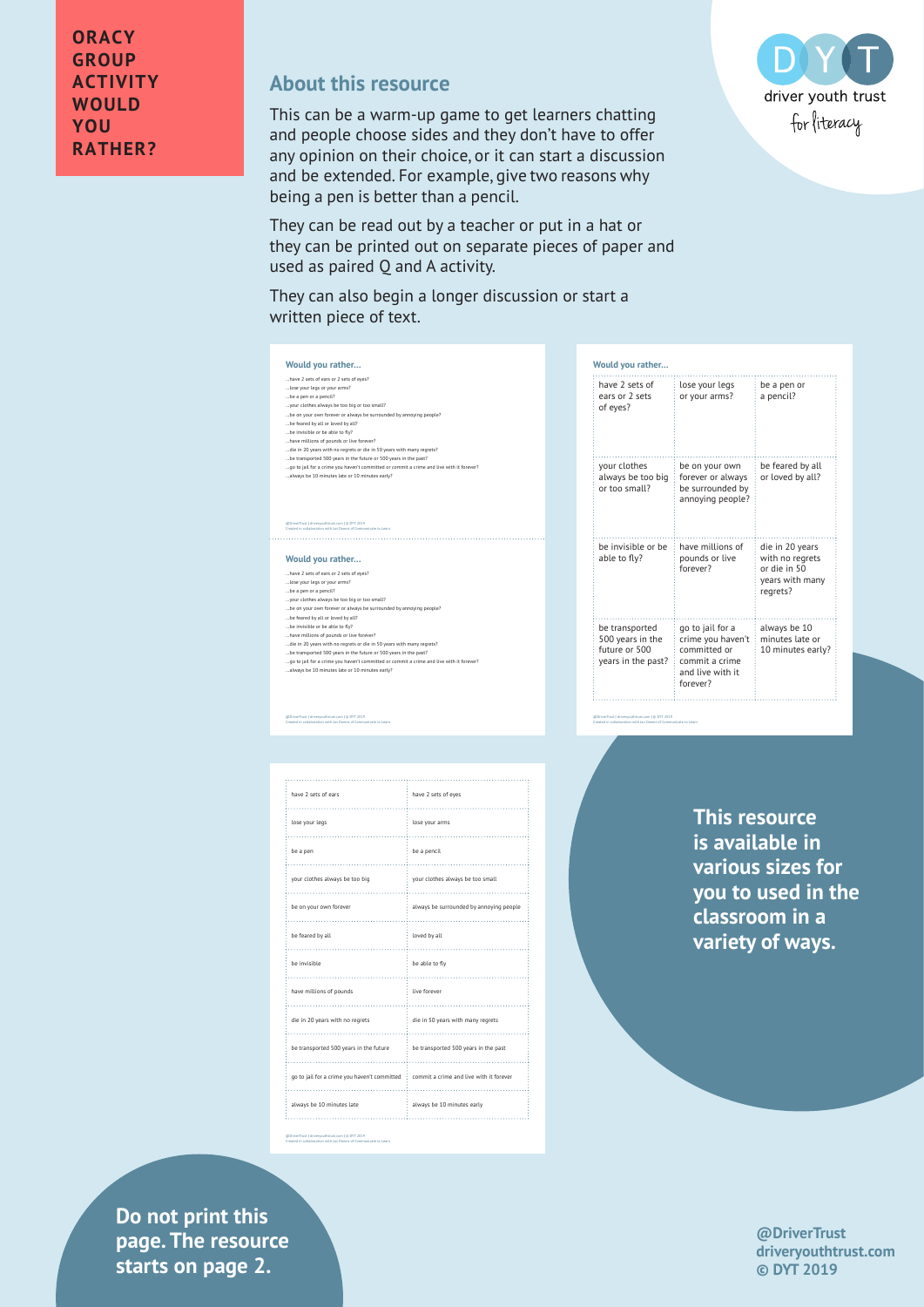## **Would you rather…**

- …have 2 sets of ears or 2 sets of eyes?
- …lose your legs or your arms?
- …be a pen or a pencil?
- …your clothes always be too big or too small?
- …be on your own forever or always be surrounded by annoying people?
- …be feared by all or loved by all?
- …be invisible or be able to fly?
- …have millions of pounds or live forever?
- …die in 20 years with no regrets or die in 50 years with many regrets?
- …be transported 500 years in the future or 500 years in the past?
- …go to jail for a crime you haven't committed or commit a crime and live with it forever?

…always be 10 minutes late or 10 minutes early?

@DriverTrust | driveryouthtrust.com | © DYT 2019 Created in collaboration with Jan Downs of Communicate to Learn

## **Would you rather…**

- …have 2 sets of ears or 2 sets of eyes?
- …lose your legs or your arms?
- …be a pen or a pencil?
- …your clothes always be too big or too small?
- …be on your own forever or always be surrounded by annoying people?
- …be feared by all or loved by all?
- …be invisible or be able to fly?
- …have millions of pounds or live forever?
- …die in 20 years with no regrets or die in 50 years with many regrets?
- …be transported 500 years in the future or 500 years in the past?
- …go to jail for a crime you haven't committed or commit a crime and live with it forever?
- …always be 10 minutes late or 10 minutes early?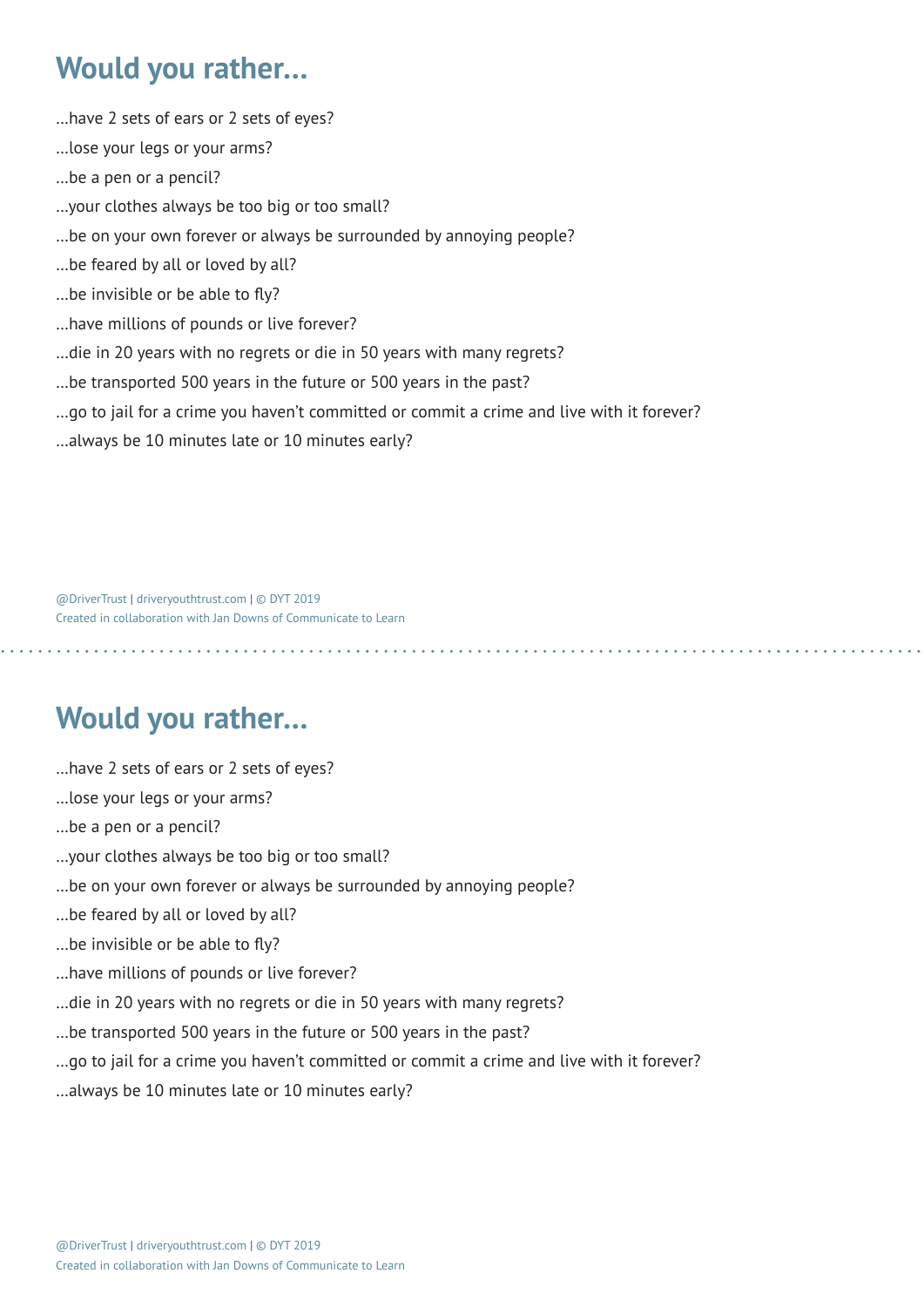## **Would you rather…**

| have 2 sets of<br>ears or 2 sets<br>of eyes?                              | lose your legs<br>or your arms?                                                                         | be a pen or<br>a pencil?                                                          |
|---------------------------------------------------------------------------|---------------------------------------------------------------------------------------------------------|-----------------------------------------------------------------------------------|
| your clothes<br>always be too big<br>or too small?                        | be on your own<br>forever or always<br>be surrounded by<br>annoying people?                             | be feared by all<br>or loved by all?                                              |
| be invisible or be<br>able to fly?                                        | have millions of<br>pounds or live<br>forever?                                                          | die in 20 years<br>with no regrets<br>or die in 50<br>years with many<br>regrets? |
| be transported<br>500 years in the<br>future or 500<br>years in the past? | go to jail for a<br>crime you haven't<br>committed or<br>commit a crime<br>and live with it<br>forever? | always be 10<br>minutes late or<br>10 minutes early?                              |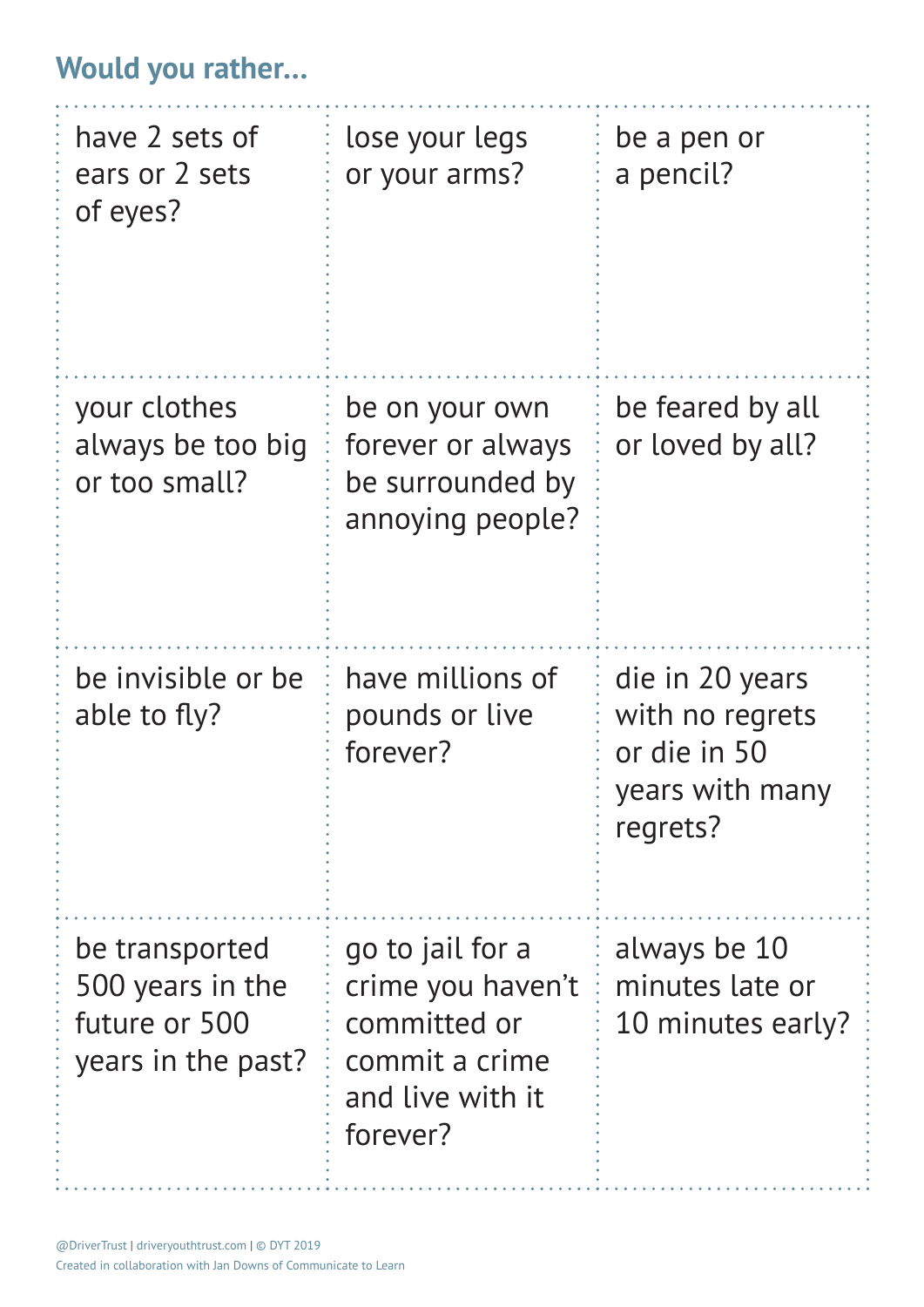| have 2 sets of ears                          | have 2 sets of eyes                     |
|----------------------------------------------|-----------------------------------------|
| lose your legs                               | lose your arms                          |
| be a pen                                     | be a pencil                             |
| your clothes always be too big               | your clothes always be too small        |
| be on your own forever                       | always be surrounded by annoying people |
| be feared by all                             | loved by all                            |
| be invisible                                 | be able to fly                          |
| have millions of pounds                      | live forever                            |
| die in 20 years with no regrets              | die in 50 years with many regrets       |
| be transported 500 years in the future       | be transported 500 years in the past    |
| go to jail for a crime you haven't committed | commit a crime and live with it forever |
| always be 10 minutes late                    | always be 10 minutes early              |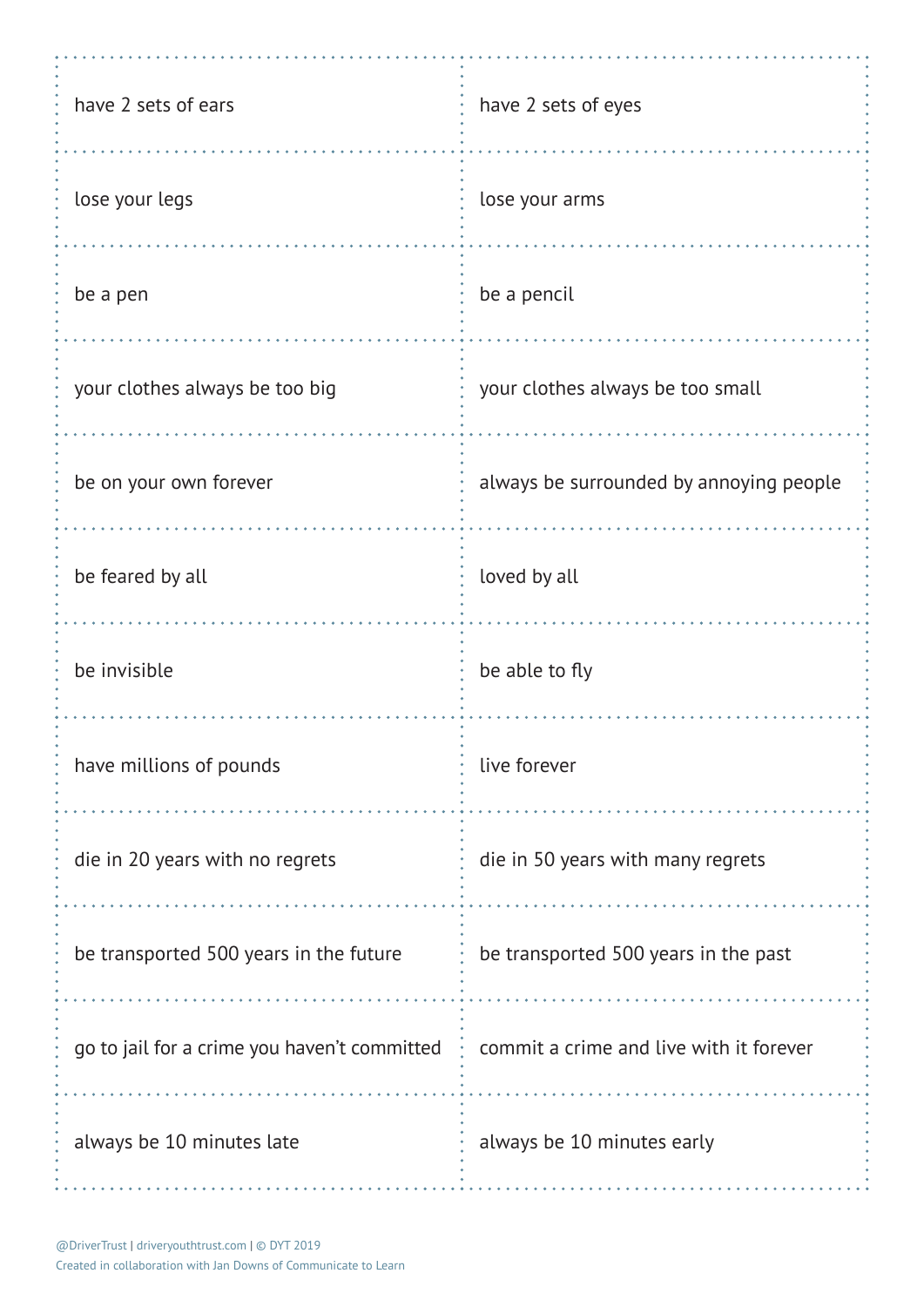| have 2 sets of ears               | have 2 sets of eyes                        |
|-----------------------------------|--------------------------------------------|
| lose your legs                    | lose your arms                             |
| be a pen                          | be a pencil                                |
| your clothes always be too<br>big | your clothes always be too<br>small        |
| be on your own forever            | always be surrounded by<br>annoying people |
| be feared by all                  | loved by all                               |